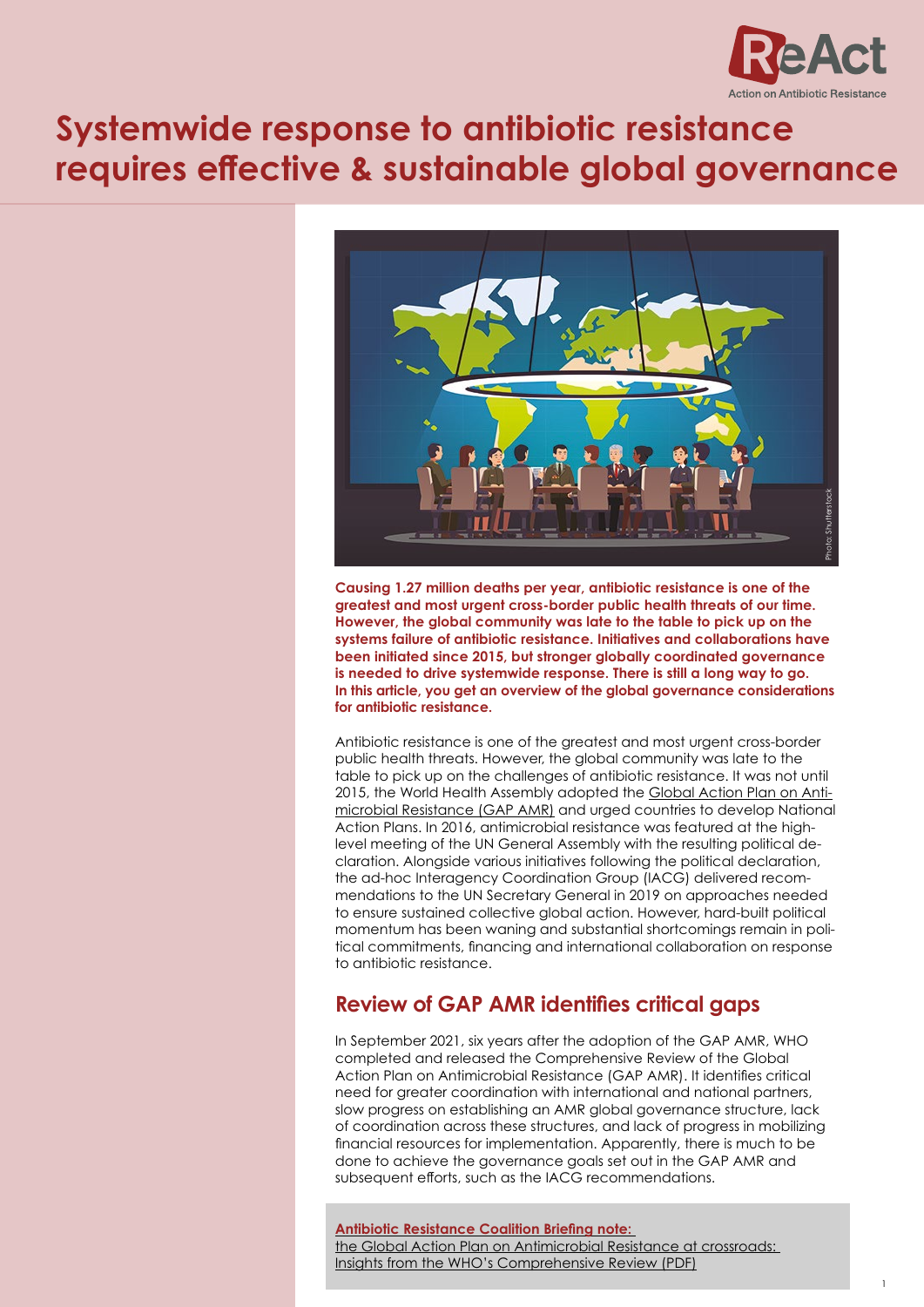### **Global health a top political priority – opportunity to address need for resilient health systems**

As global health has become a top political priority during the COVID-19 pandemic, the world now has an unprecedented opportunity to address the unveiled need for resilient health systems that are highly dependent on effective antibiotics. The recent release of [the global](https://www.thelancet.com/journals/lancet/article/PIIS0140-6736(21)02724-0/fulltext) 



*Many health systems today are not resilient. Illustration: Zellout.*

[burden of antibiotic resistance](https://www.thelancet.com/journals/lancet/article/PIIS0140-6736(21)02724-0/fulltext) also presents an impetus for speeding up actions on multiple levels with much stronger global commitments. Effective and sustainable global governance is imperative for systemwide response to antibiotic resistance. A long-term goal for addressing antibiotic resistance should be to protect antibiotics as a global public good while ensuring appropriate and sustainable access to effective antibiotics for everyone, everywhere.

# **Principles for an effective global governance mechanism**

Effective global governance on antibiotic resistance should take a front-facing role to:

- provide leadership
- advocate for political will,
- promote social and resource mobilization, and
- address the challenging barriers for innovation of needed
- technologies such as new treatments, diagnostics and vaccines.

The establishment of a governance structure for antibiotic resistance should ensure international legitimacy to deliver rules and guidelines that can be judged equitable and inclusive, while common rules, priorities and binding commitments need to be contextualized to the resource settings.

#### **An approach to such a governance mechanism needs to ensure**

**principles of transparency and fairness.** A genuinely transparent process should aim beyond just 'check-the-box' type of public consultations and provide meaningful opportunities for exchange and responsiveness to concerns raised. Fair representation requires adequate resources for civil society and for low- and middle-income countries to participate and engage in the process. The principles also extend to the policy making process. Both the inputs and the outputs of the intergovernmental process of shaping global governance decisions require transparency as well as efforts to safeguard against financial conflict of interest. Building consensus should be shaped by evidence and by monitoring for accountability, and not by industry's special interests.

Last but not the least, the mobilization and prioritization of funding must be tied to the public needs; therefore, the governance mechanism should also have a role in both ensuring that the global financing mechanisms function properly, and that priorities are set across sectors based on context, including prioritization based on proportionate responsibility for the use of antimicrobials, particularly in pharmaceutical manufacturing, healthcare delivery or food system delivery.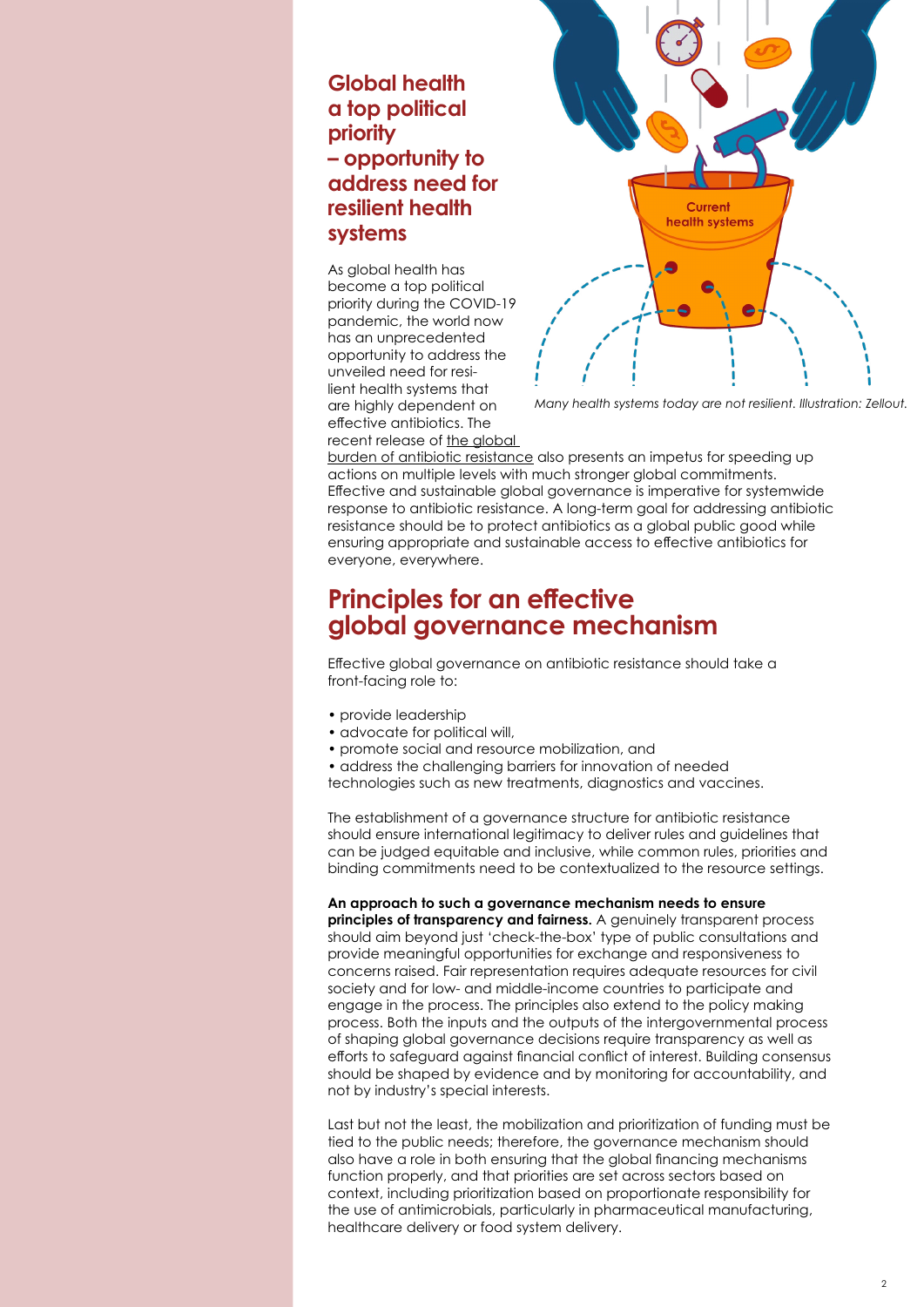# **Key considerations for global governance functions Resource mobilization for national actions**

In order to achieve a real change, countries must make individual and collective commitments for action through a range of cross-sectoral actions and investments. One essential function of a global governance mechanism is to promote, facilitate, and support national level action. The resources, capacity, and knowledge needed to implement and sustain action differ across countries so there is a need for global support in providing funding, normative guidance, and technical assistance. Meanwhile, countries must be held accountable for the commitments made and progress should be monitored and reviewed at both national and global level.

**Lack of financing has been acknowledged as a major obstacle** for national actions and this situation will likely worsen due to the negative impact of the COVID-19 pandemic on health systems and the global economy. New global burden data on antibiotic resistance clearly show the current magnitude and geographical dispersion of the antibiotic resistance hazard. While many low- and middle-income countries have developed National Action Plans, the Tripartite AMR country self-assessment survey found that only one out of five National Action Plans had been adequately financed and implemented. Tangible funding for national actions needs rapid expansion.

**Addressing antibiotic resistance has not been visible in the global financing landscape** nor in main funding streams. While the establishment of the [Multi-Partner Trust Fund](https://mptf.undp.org/factsheet/fund/AMR00) in 2020 has been a positive first step, commitments from only 4 countries (The Netherlands, Sweden, UK and Germany), and the roughly 19 million USD pledged up to now, are far from matching the actual needs. The IACG recommendations urged existing financing mechanisms, such as the Global Fund to Fight AIDS, Tuberculosis and Malaria (the Global Fund), to give the antibiotic resistance issue greater priority in their resource allocations, including assessing the need to expand their scope and mandate.

Recently, the Lancet also published an editorial calling for the Global Fund [to include antimicrobial resistance \(AMR\) in their strategic areas:](https://www.thelancet.com/journals/lancet/article/PIIS0140-6736(22)00091-5/fulltext)

*"The existing burden of AMR and its future threat should be an urgent stimulus to revise and widen The Global Fund's mission. It is now time for the Fund to embrace AMR as one of its core responsibilities".*

### **Policy coherence across sectors and agencies**

Antibiotic resistance as a multi-sectoral systems issue cuts across multiple international and national agencies. To build policy coherence and overall political will, it is crucial to reframe the narrative for antibiotic resistance as a systems issue and a development challenge. For effective and sustainable response, a global governance mechanism will need to enable a broader remit of action and be able to influence a wider set of relevant policy agendas on sustainable development.

**Deliberations from [IACG discussion paper on Governance](https://www.who.int/antimicrobial-resistance/interagency-coordination-group/IACG_Future_global_governance_for_AMR_120718.pdf) (July 2018):**

• **Have a clear One Health mandate** to elevate global action on AMR across human and animal health, agriculture, food, and environment, supporting the translation of this action to the national level. This mandate requires backing from senior leadership across all sectors, calling for AMR to be considered as 'core business' and holding Member States to account.

**• A viable governance mechanism** should play a key role in convening different groups and must bring all AMR stakeholders to the table, engaging with Member States, ensuring representation and involvement of low-and middle-income countries by including these voices at every level, recognizing resource and context needs.

**• Integrate with the wider global development agenda** to better align on and mobilize actions that create common good. It is clear that many objectives for addressing AMR would also provide wider public good, particularly across the sustainable development agenda. 33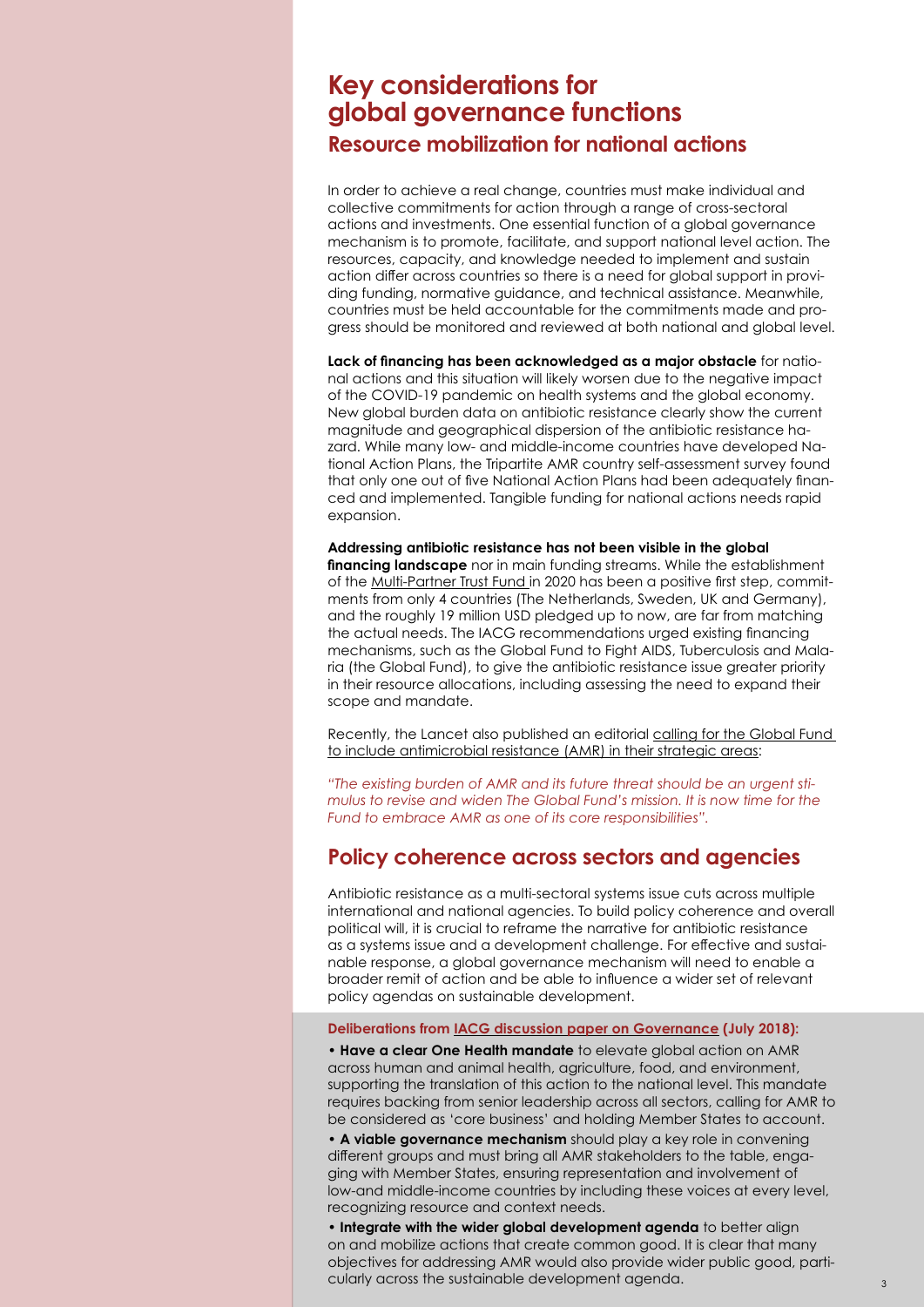A truly One Health approach requires engaging other key international agencies beyond the Tripartite (WHO, FAO and OIE), including the UN Environment Programme and other UN agencies as core partners through the [UN](https://www.who.int/publications/i/item/9789240036024)  [sustainable development cooperation framework](https://www.who.int/publications/i/item/9789240036024) and a whole-UN approach to antibiotic resistance. It requires aligning the normative guidance and the priorities of different UN and intergovernmental agencies as well as coordinated efforts through systematic and meaningful engagement of civil society organizations as key stakeholders in the One Health response to antibiotic resistance at global, regional, national and local levels.

### **Filling the evidence gap**

Information transparency and openness are key to building public knowledge of the true scale of antibiotic resistance as well as monitoring for accountability to the public's interest. Independent and sound evidence is a well-acknowledged dimension of an effective and credible policy development process, and it is an important aspect of global and national governance on AMR. High quality monitoring relies on the availability, collection, and analysis of reliable national data. This begins with collecting and making publicly available the data on antibiotic use, drug resistance patterns, price, and measures of access and stewardship. Independent assessment of available evidence and the capacity to invest in gap-filling research are also important to the process of antibiotic resistance governance.

#### Attributable deaths to antibiotic resistance Global North Africa and Middle East Central Europe, eastern Europe, and central Asia Latin America and Caribbean High income South East Asia, east Asia, and Oceania Sub-Saharan Africa South Asia  $\Omega$  $02$  $0\Delta$  $0.6$  $0.8$  $1.2$  $1.4$ Millions

# **Global burden of antibiotic resistance**

*Figure: Attributable deaths to antibiotic resistance. Numbers are from GRAM study.*

In January 2022, the [most comprehensive data to date on the global](https://www.thelancet.com/journals/lancet/article/PIIS0140-6736(21)02724-0/fulltext)  [burden of antibiotic resistance](https://www.thelancet.com/journals/lancet/article/PIIS0140-6736(21)02724-0/fulltext) was published in the Lancet. This is the first time that long-awaited global burden data are available presenting a full picture of the spread of antibiotic resistance and its overall health impact. An estimated 1.27 million deaths were a direct result of antibiotic resistant bacterial infections in 2019. Compelling evidence shows that antibiotic resistance is not a future threat – it is here now as a leading cause of global mortality with a magnitude exceeding that from major infectious diseases such as HIV or malaria. The study also indicates that the burden of antibiotic resistance falls disproportionately on low- and middle-income countries. One take-away from this is that we need to prioritize better how to tackle antibiotic resistance challenges in different contexts, e.g. places where there has been high human antibiotic use and high resistance versus low antibiotic use and high resistance. While the newly published data is great progress filling in the evidence vacuum in the current magnitude of antibiotic resistance threats, there is still a lack of comprehensive data on antibiotic use, drug resistance patterns, price, etc. that can guide meaningful national strategies.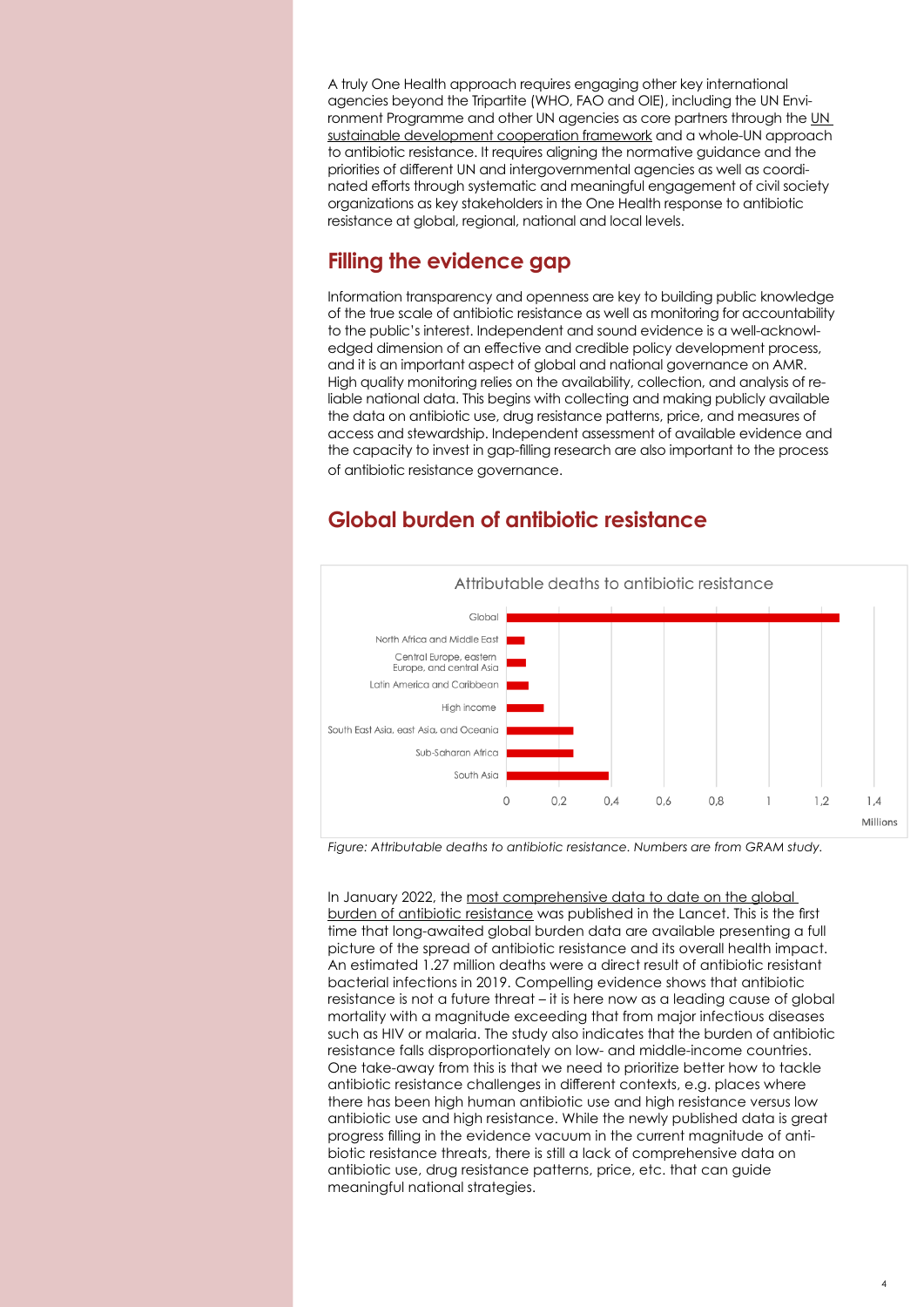#### **Reforming the innovation system with a needs-driven end-to-end approach**



*The scientists' challenge. Infograph: Zellout*

Over three decades of standstill in antibiotic innovation is convincing evidence that the world cannot continue to leave it to 'the market' to develop antibiotics. Major scientific challenges continue in early stages of drug discovery, and financing for preclinical and clinical development are neither sufficient nor targeted enough. According to the [WHO 2020 review](https://www.who.int/publications/i/item/9789240021303)  [of the clinical and preclinical antibacterial pipelines,](https://www.who.int/publications/i/item/9789240021303) 81% of preclinical pipeline continues to be dominated by micro-size (<10 employeed) and small-size (<50 employees) institutions. While the antibiotic pipeline remains unresponsive to global needs, global and national discussions need to move away from focusing on "market fixing" which often limits discussions to only focusing on how to re-enlist the big multinational pharmaceutical companies within the constraints of their traditional business model. Governments have to start seriously considering the alternatives, and start exercising far stronger public leadership in testing new ways to overcome the actual challenges.

# **Public leadership with novel approaches required**

Novel approaches are required at all stages from early research and development to patient access. In the past 5 years, normative guidance, notably the [WHO Priority Pathogens List](https://www.who.int/news/item/27-02-2017-who-publishes-list-of-bacteria-for-which-new-antibiotics-are-urgently-needed) has been developed with the aim to ensure that antibiotic research and development is needs-driven. Although public and philanthropic investments supporting the development of antibacterial compounds have increased, coordinated public sector engagement with vision and intent is required to solve multiple shortcomings throughout the whole system. Clear public leadership is to define a needs-driven, end-to-end vision for development of and sustainable access to effective new antibiotics. New alternative and transformative models of financing, collaboration, IP management, production, procurement and distribution need to be explored.

A crucial part of such models is **delinkage**, which has been acknowledged for its potential to ensure affordable access without excess use of antibiotics and highlighted in the landmark UN Political Declaration on Antimicrobial Resistance in 2016:

*"We acknowledge the importance of delinking the cost of investment in research and development on antimicrobial resistance from the price and volume of sales so as to facilitate equitable and affordable access to new medicines, diagnostic tools, vaccines and other results to be gained through research and development."*

*[Political Declaration of the High-Level Meeting of](https://digitallibrary.un.org/record/842813)  [the General Assembly on Antimicrobial Resistance 2016](https://digitallibrary.un.org/record/842813)*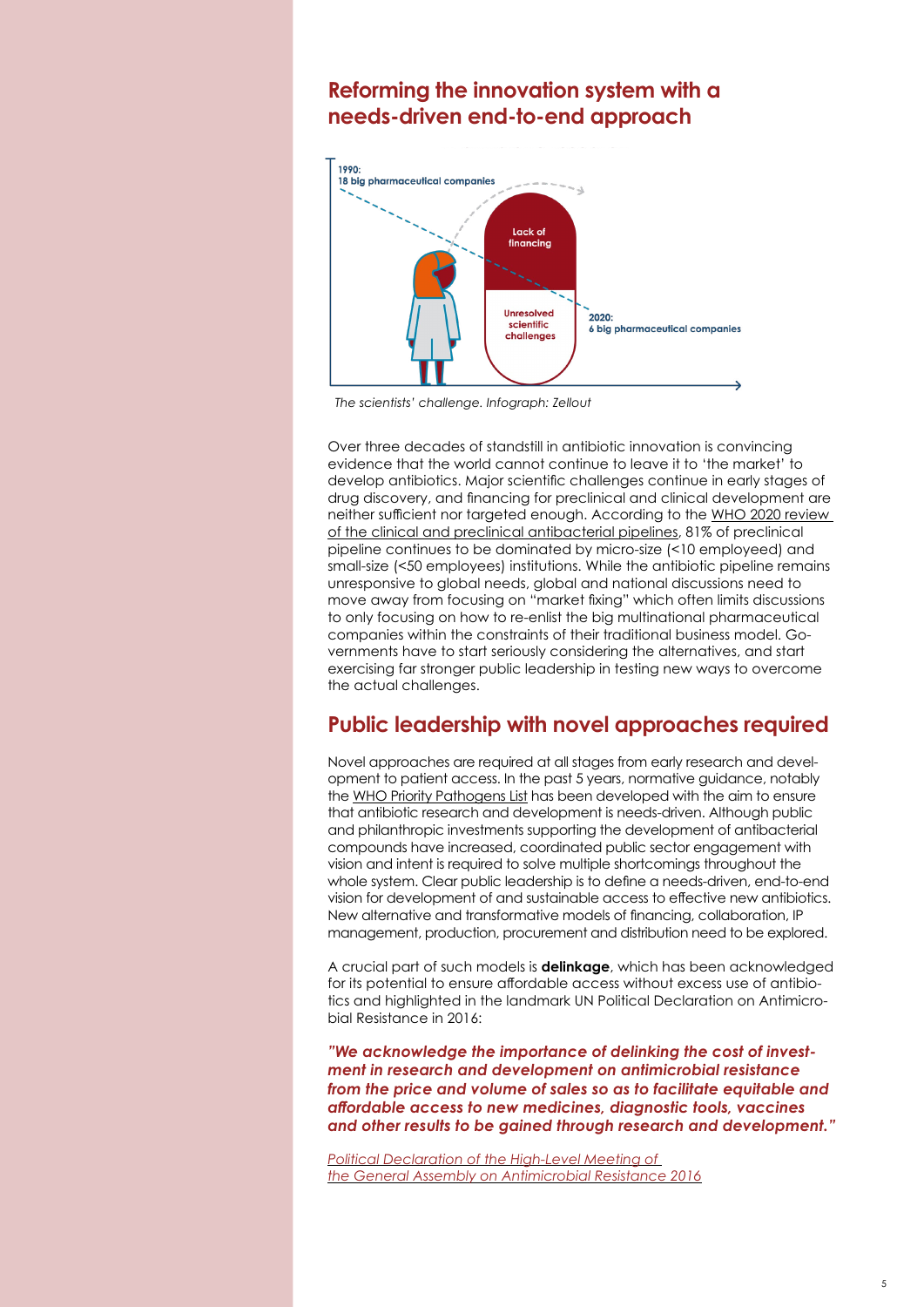

*A delinked Pharmaceutical Research and Development model. Illustration: Zellout*

#### **A delinked pharmaceutical Research and Development model**

Paying companies for their R&D investments upfront, means these investments do not need to be recouped through sales profits. Low-cost production and public health driven distribution models can therefore be established from the day the drug receives market authorization.

This approach has yet to be implemented in a globally coordinated manner. Increased focus must be given to the formidable challenge of introducing new antibiotics into health systems without propagating the historical mistakes of overuse and misuse of antibiotics while ensuring equitable access.

#### **Reforming system to address global health inequalities**

The COVID-19 pandemic has exposed systemic and deeply unacceptable global health inequalities. In this regard, the overall broken model for antibiotic R&D offers an opportunity to build back better for the global community by creating a comprehensive end-to-end model which by design is intended to serve the health needs of rich and poor. This also means that low- and middle-income countries must have a seat at the table when rules are set and priorities are made to ensure that no one is left behind. There is an urgent need for governments to jointly define and take an end-to-end approach towards reforming the system [to ensure affordable sustainable access to anti](https://www.reactgroup.org/news-and-views/news-and-opinions/year-2021/new-react-report-governments-need-to-take-more-leadership-to-ensure-global-sustainable-access-to-effective-antibiotics/)[biotics for everyone, everywhere,](https://www.reactgroup.org/news-and-views/news-and-opinions/year-2021/new-react-report-governments-need-to-take-more-leadership-to-ensure-global-sustainable-access-to-effective-antibiotics/) which implies that new antibiotics should be available, affordable and managed to preserve their effectiveness for as long as possible in all countries.



#### **Affordable sustainable access to antibiotics for everyone, everywhere**

While the world is caught up in responding to the COVID-19 pandemic, it has gone largely unnoticed that more than thirty years has passed since the last class of antibiotics was discovered. Meanwhile global consumption of antibiotics continues to increase. In response, bacteria have developed resistance and are spreading as a silent but steady pandemic threatening to devastate healthcare and modern medicine as we know it.

[ReAct Europe report:](https://www.reactgroup.org/news-and-views/news-and-opinions/year-2021/new-react-report-governments-need-to-take-more-leadership-to-ensure-global-sustainable-access-to-effective-antibiotics/)  [Governments need to take more leadership to](https://www.reactgroup.org/news-and-views/news-and-opinions/year-2021/new-react-report-governments-need-to-take-more-leadership-to-ensure-global-sustainable-access-to-effective-antibiotics/)  [ensure global sustainable access to effective antibiotics](https://www.reactgroup.org/news-and-views/news-and-opinions/year-2021/new-react-report-governments-need-to-take-more-leadership-to-ensure-global-sustainable-access-to-effective-antibiotics/)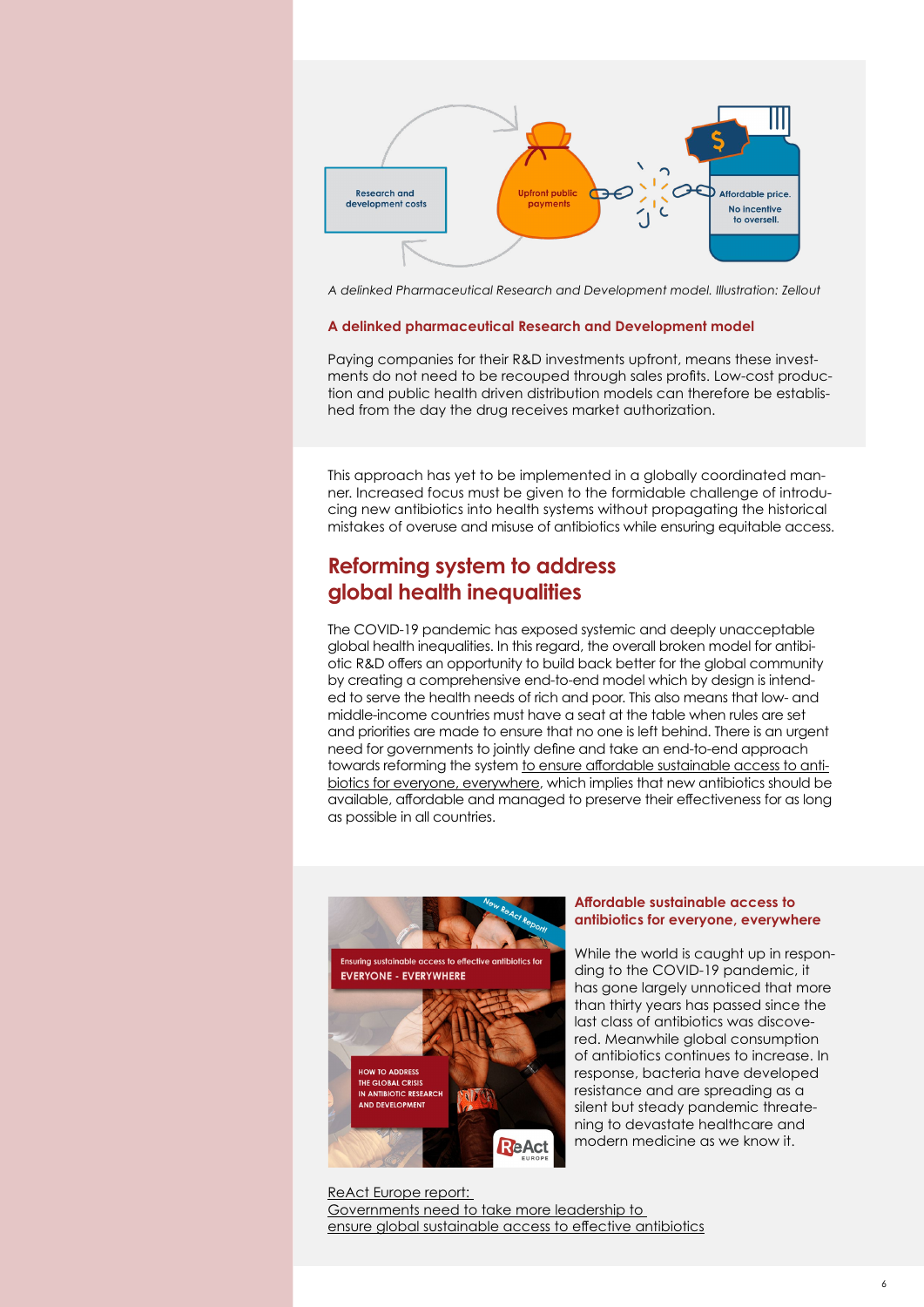# **Reflections on the current status of global governance structure on AMR**

The ad hoc Inter-Agency Coordination Group on Antimicrobial Resistance (IACG) findings in 2019 suggested that a global, multi-stakeholder agreement is urgently needed to provide a sufficient mandate to act in accordance with the needs identified, providing the authority to coordinate resources, engage stakeholders, and secure binding commitment for action. It recommended constituting a **One Health Global Leadership Group (GLG) on AMR; an Independent Panel on Evidence for Action against AMR; and a multi-stakeholder partnership platform** to address the breadth of sectoral interests in AMR governance. The IACG report also calls for *"provision of political, financial and technical support for civil society organizations to enhance their engagement"*.

However, 3 years after the IACG recommendation and over five years since WHO adopted the Global Action Plan on AMR (GAP AMR), the AMR governance structure has not come together in a way that engages the breadth of international agencies that must be engaged, mobilizes financing required for carrying out its work, nor ensures the necessary accountability to deliver on the GAP-AMR, as highlighted in the recently published briefing note ["The Global Action Plan on Antimicrobial Resistance \(AMR\)](https://static1.squarespace.com/static/5c3784843c3a534eadd60de4/t/61eb2df3123b92192d29bcb5/1642802678129/FINAL-Comprehensive-Review-Briefing-19Jan2022.pdf)  [at a Crossroads – Insights from the WHO's Comprehensive Review"](https://static1.squarespace.com/static/5c3784843c3a534eadd60de4/t/61eb2df3123b92192d29bcb5/1642802678129/FINAL-Comprehensive-Review-Briefing-19Jan2022.pdf) by the Antibiotic Resistance Coalition.

# **The AMR Global Governance Structure**



Following the IACG recommendations, a fledgling governance structure has been slowly emerging at the global level. The current global AMR governance structure comprises mainly the Tripartite agencies – WHO, FAO, OIE – along with recent involvement of UN Environment Programme (UNEP). However ,this structure neglects other international and UN agencies, such as the UN Development Programme (UNDP), the UN Children's Fund (UNICEF), and the World Bank which have a stake in the multisectoral issue of AMR containment and can provide technical and financial resources.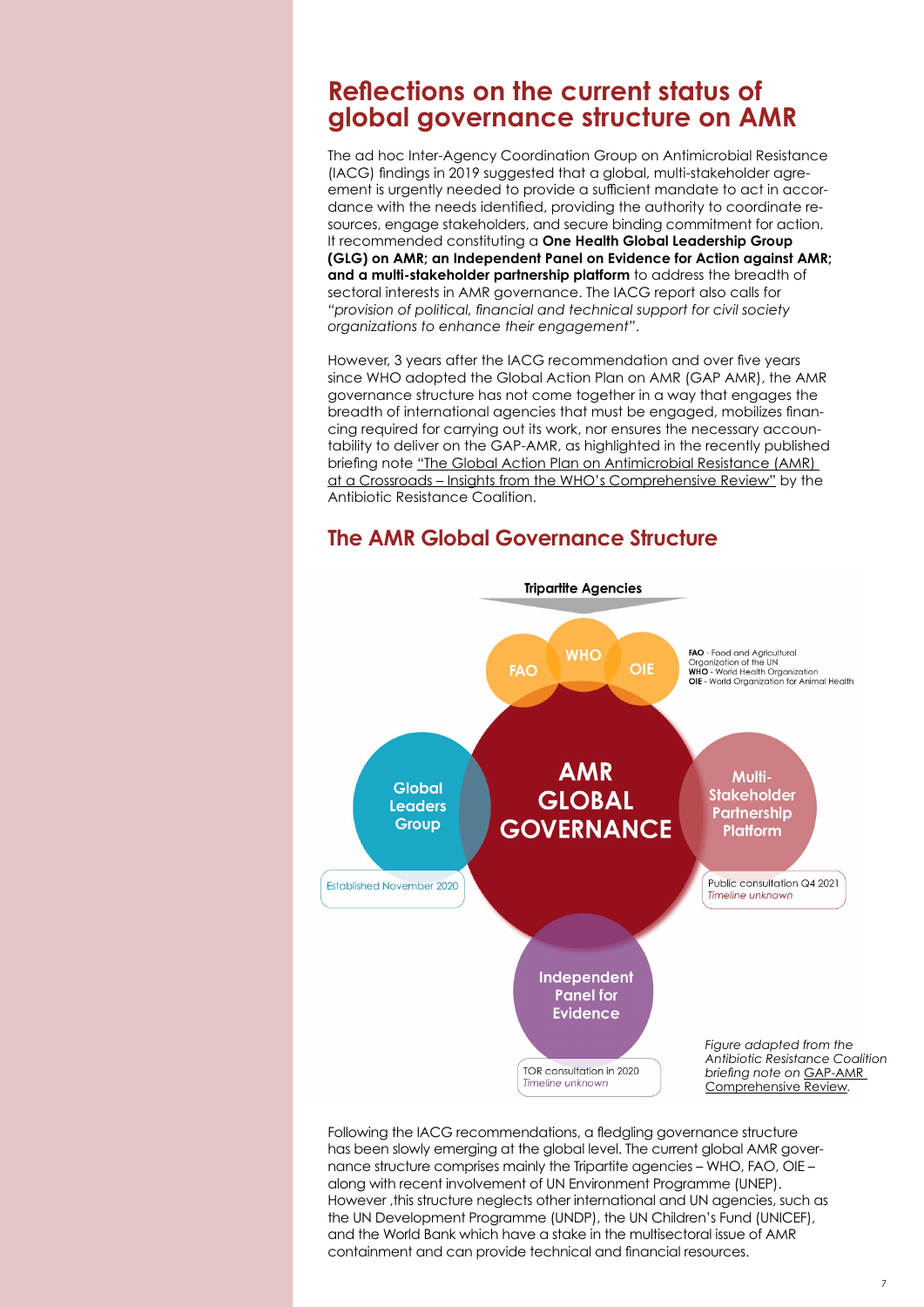While the proposed global governance structure continues to unfold, ReAct had recommended that all three parts of the governance mechanism be established together, to make sure lines of accountability were clear and that all parts can be synergized into a larger whole. The creation of the GLG was a welcome step, but it remains captive to the Tripartite agencies. The GAP-AMR Comprehensive Review also pointed out that:

*"it is difficult to assess details of how (these groups) interact among themselves and with other mechanisms, and the anticipated cost, it does seem that there could be a risk of the global governance and coordination mechanisms being too cumbersome, bureaucratic and costly".*

### **AMR global governance must improve accountability**

To be effective, the GLG must both be seen as holding the Tripartite agencies accountable and also making a compelling case, based on benchmarking that progress, for greater financing to advance that mission. It is worth reiterating that AMR global governance must engage all stakeholders, but in so doing, resist the undue influence of those with financial conflict of interest. Strengthening representation and voice of civil society, of low- and middle-income countries, and of future champions for AMR in global governance structures will improve accountability and responsiveness to public health priorities.

# **Independent Evidence Panel requires follow-through on principles and roles**

The establishment of an Independent Panel on Evidence for Action on Antimicrobial Resistance is a key recommendation from the IACG that requires follow-through. Such an independent evidence panel is needed to provide robust and authoritative assessments of the science, data and evidence related to AMR across all sectors, assess its impacts and future risks and recommend options for adaptation and mitigation to governments and all stakeholders. It is instrumental that the approach by which it is implemented and how it functions, ensures independence, as this is critical to its success, credibility and strategic value to global governance. However, the proposed terms of reference for the Independent Panel neither make it independent of the Tripartite agencies, nor is it yet operational. Role of the independent panel in governance and principles behind were further elaborated in the [feedback](https://static1.squarespace.com/static/5c3784843c3a534eadd60de4/t/5eee46e4c34b01624f1e57b5/1592674021544/ARC+Feedback_ToR+Independent+Panel_14June2020.pdf)  [submitted by the Antibiotic Resistance Coalition.](https://static1.squarespace.com/static/5c3784843c3a534eadd60de4/t/5eee46e4c34b01624f1e57b5/1592674021544/ARC+Feedback_ToR+Independent+Panel_14June2020.pdf)

# **Structure and governance for Multi-Stakeholder Partnership Platform concerning**

More recently, the proposed structure and governance for a Multi-Stakeholder Partnership Platform on AMR has stirred concern that the take-aways from the Comprehensive Review have not been heard. As pointed out in the public [discussion feedback](https://static1.squarespace.com/static/5c3784843c3a534eadd60de4/t/614633aae8a3b539f401868e/1631990699004/Antibiotic+Resistance+Coalition+submission+to+AMRPlatform+Questionnaire_17Sept2021.pdf), collective engagement limited by consensus among those with financial interests (e.g. the private sector) that run contrary to public health concerns could both distract and waste limited resources. The ambition of the Platform seems more focused on recruiting 200 stakeholders than building a coalition of the willing, providing them the "political, financial and technical support" to take action, and lifting up the voices from civil society and low- and middle-income countries which may not otherwise be heard. Finally, the Platform calls for accountability to the Directors-General and the governing bodies of the Tripartite agencies when, in fact, the Platform should be empowered to hold the Tripartite and other implementing agencies accountable for meeting milestones and making progress on the global AMR agenda.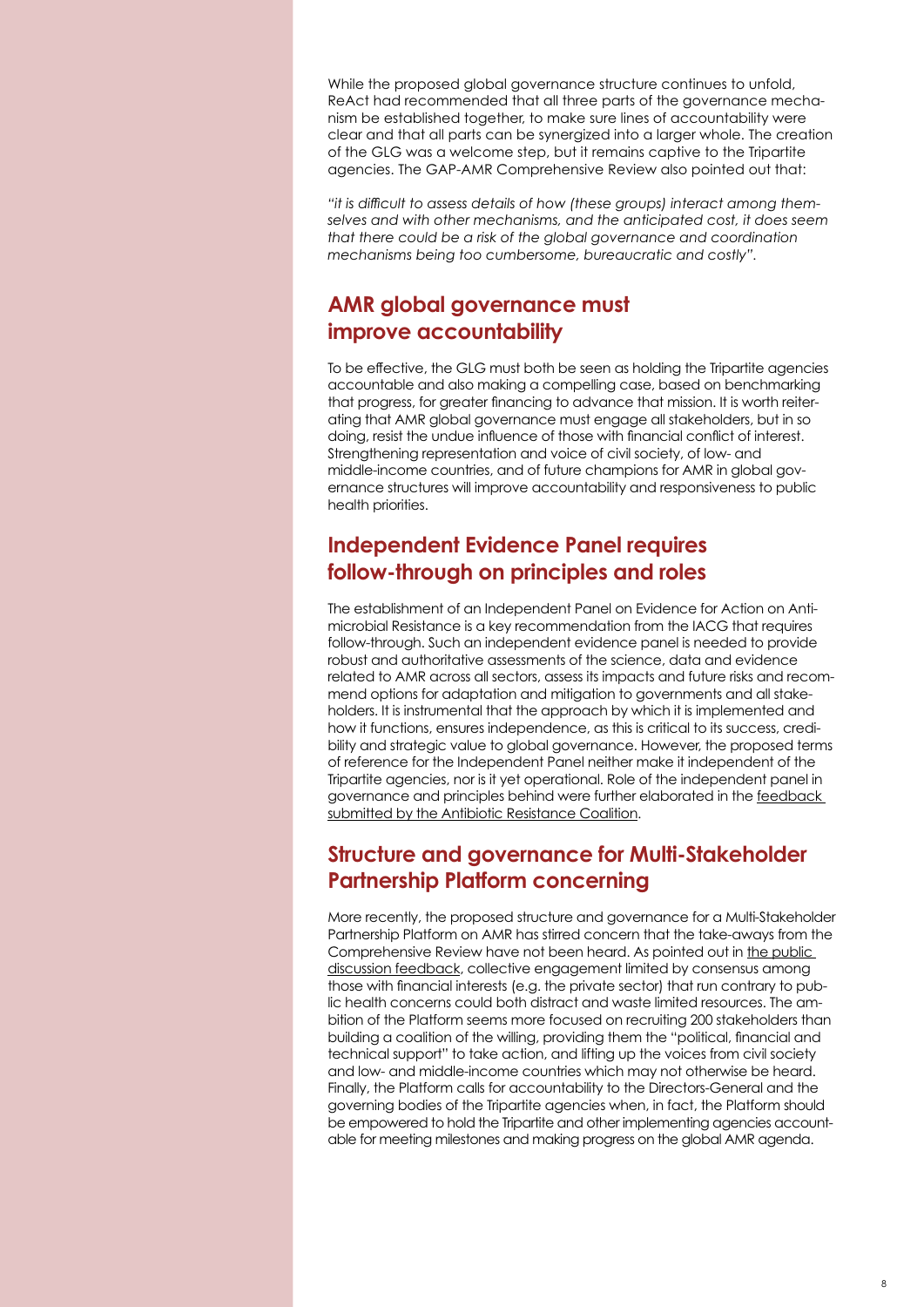

# **Act Now, while forward-looking to a resilient future: inclusion of antibiotic resistance to Pandemic Preparedness and Prevention**

**It is time to act now.** A leading cause of death worldwide with a burden higher than that of HIV/AIDS or malaria, antibiotic resistance is an ongoing pandemic with severe long-term socioeconomic impact. Aside from the striking number of 1.27 million deaths directly attributable to antibiotic resistance, the World [Bank report underlined the economic and development consequences](https://documents.worldbank.org/en/publication/documents-reports/documentdetail/323311493396993758/final-report) including millions of people being pushed into extreme poverty and trillions of economic losses if antimicrobial resistance remains unchecked. The World Bank analysis also indicates that urgent action on antibiotic resistance constitutes one of the highest-yield investments and more than 80% of the benefits from antibiotic resistance investment would be returned to high-income and upper-middle income countries, a fact that should further motivate governments to make robust and comprehensive investment into antibiotic resistance now.

#### **COVID-19 lessons: swift R&D possible, and rules-based global governance critical**

While unprecedented mobilization during the COVID-19 pandemic has led to swift development in advancing diagnostics and vaccines, it has also exposed the limitations of global collaboration and compliance within the existing global health frameworks, pointing to a clear need for more rulesbased global governance to be able to effectively prevent, prepare and respond to health emergencies in a more just and equitable way. While COVID-19 has disrupted routine healthcare delivery and displaced resources that would have benefited antibiotic resistance containment efforts, it has also provided a window of opportunity to root antibiotic resistance in the unprecedented scale-up of global efforts to address pandemic preparedness, prevention and response.

#### **Pandemic preparedness needs a broader view**

Building on the current political momentum, it is important that the efforts now do not become too narrowly focused on addressing "another coronavirus epidemic," but takes a wider view on pandemic preparedness. Inclusion of antibiotic resistance to a new international legal instrument was made an advocacy priority by the Global Leaders Group on AMR. The upcoming intergovernmental negotiating body discussions around international legal instrument – pandemic preparedness and prevention should consider antibiotic resistance in the context of pandemic preparedness efforts – both as it relates to the revision of the [International Health Regula](https://www.who.int/health-topics/international-health-regulations#tab=tab_1)[tions,](https://www.who.int/health-topics/international-health-regulations#tab=tab_1) as well as in the context of the new legal instrument. In a wider context, it is expected that the negotiations should also incorporate effective measures on antimicrobial stewardship and sustainable access. To achieve a sustainable path forward to address current and future pandemics cornerstones such as transparency, needs-driven research and development, and above all – equity should be at the center of efforts to establish a new global agreement.

Several elements of an effective global system for pandemic prevention, preparedness and response are in common with what is needed to addressing antibiotic resistance, including:

- Developing medical countermeasures and new antibiotics both require a health-needs driven research and development model.
- Pandemic prevention and preparedness and addressing antibiotic
- resistance both require taking a One Health approach.
- Improved global surveillance is required for both viral and bacterial infections.
- Increased transparency of global pharmaceutical supply chains and strengthening regional production capacity.
- Ensuring equitable, affordable and timely access to health commodities.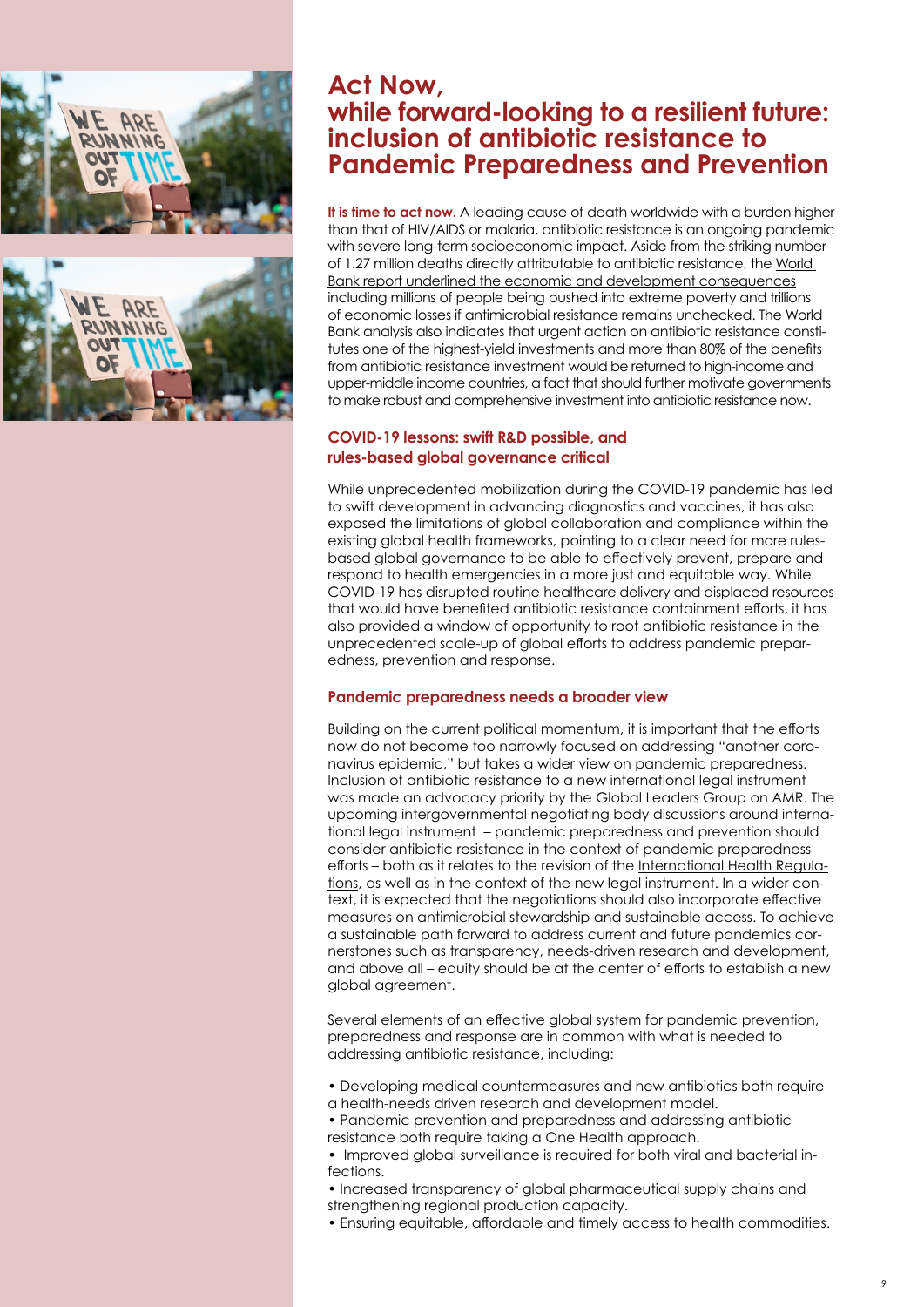

**ReAct Europe briefing note on pandemic treaty & antibiotic resistance**

The On 29 November – 1 December, 2021, the 74th World Health Assembly (WHA74) gathered for a special session to consider developing a new WHO convention, agreement, or other international instrument on pandemic preparedness and response. Ahead of the session, ReAct Europe developed a briefing note outlining key considerations that are imperative for making negotiations of a new legal instrument productive for all actors involved.

[ReAct Europe briefing note:](https://www.reactgroup.org/wp-content/uploads/2021/11/ReAct-Europe-briefing-note-The-Pandemic-Treaty-and-antibiotic-resistance-nov-2021-2.pdf)  [The Pandemic Treaty and antibiotic resistance \(PDF\)](https://www.reactgroup.org/wp-content/uploads/2021/11/ReAct-Europe-briefing-note-The-Pandemic-Treaty-and-antibiotic-resistance-nov-2021-2.pdf)

# **The world is vulnerable to a pandemic of resistant infections**



T *The world is vulnerable to a pandemic of resistant infections. In photo: Young African Recovering on a Sick Bed in a rural clinic After a Successful Surgery. Kachia, Kaduna State – September 6, 2021. Photo: Shutterstock.*

The world must be aware that decades of funding neglect, combined with continuously increasing global antibiotic consumption, poor surveillance and early warning system, and weak pipelines for new antibiotics, have left everyone dangerously vulnerable and unprepared to a pandemic of resistant and untreatable infections. The shortcomings of the current global governance structure on AMR and its funding challenges must be overcome to prevent and prepare for future pandemics. Whether a WHO convention, agreement, or other instrument is taken up to effectively address pandemic preparedness and response, such discussions should consider how such investments can pay double dividends by systematically addressing antibiotic resistance.